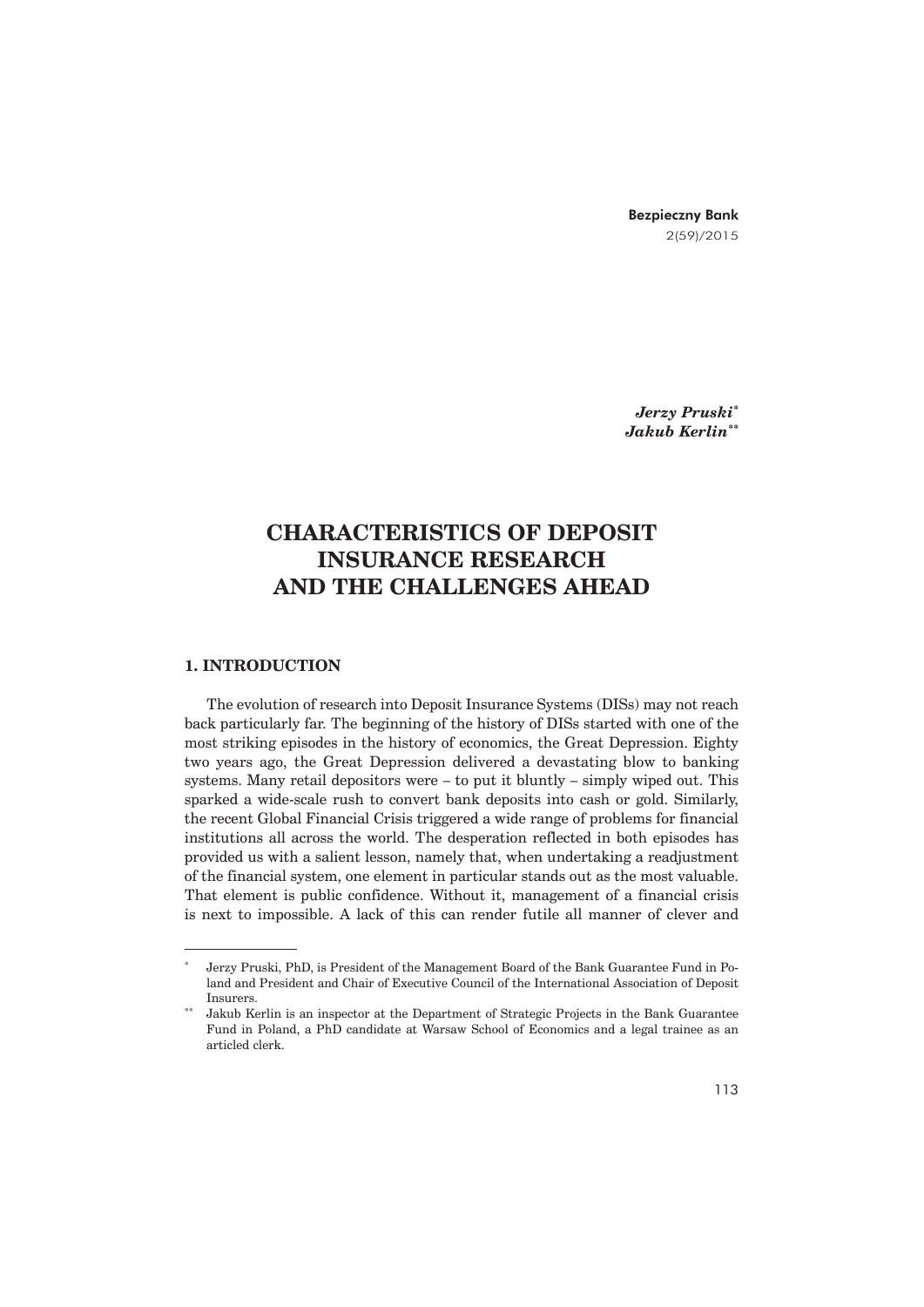2(59)/2015

ambitious responses to economic turbulence, therefore it really is a most precious commodity worth nurturing and protecting.

The architects of a solution to the setbacks presented by both crises seem to have understood this, and that regaining and then maintaining public confidence required mechanisms to restore the financial system. The idea after the Great Depression was, consequently, the birth of deposit insurance, and after the Global Financial Crisis, reconstruction of the institutional financial architecture to which deposit insurance belongs. Recalling these two crises is justified because they were milestones in the history of DIS development. These two events had a huge impact on the deposit insurance industry and accelerated research in this domain.

The establishment of the first deposit insurance agency in the world's largest economy after the Great Depression ushered in an era of research and analysis in this field<sup>1</sup>. Over the years, this has varied in scope and magnitude, and has contributed to a number of related policy breakthroughs. Deposit insurance – both as a policy option and as a subject of study – has aroused the interest of politicians, policymakers, researchers and academics alike because of the impact that deposit insurance has on the banking system, on the behaviour of depositors and because of the different phenomena that it is linked to.

# **2. DEVELOPMENT OF DIS RESEARCH**

Deposit insurance has been the subject of a number of theoretical and empirical studies. To classify these, we propose dividing the history of research on the topic of deposit insurance into five periods. Each has its own character, specificity and associated dilemmas. Also, the number of publications and intensity of research has been linked to the number of DISs all over the world as well as to the occurrence of crisis situations. The database of the International Association of Deposit Insurers (IADI), which consists of papers published in the years 1934–20122, is very helpful in the systemization of the respective research. A breakdown of the numbers of papers and the most popular sub-topics related to DISs is presented in Figure 1. The most popular are papers analyzing the funding of DISs (e.g. ex- ante vs. ex-post or burdens set on banks by the existence of DISs) as well as public policy objectives of DISs, their mandates and powers.

<sup>1</sup> The establishment of the first DIS, in the form of the Federal Deposit Insurance Corporation (FDIC) was a truly breakthrough innovation – an adventurous step that took courage, especially in light of the fact that, for quite a long period, no other jurisdictions were bold enough to follow in those footsteps.

<sup>2</sup> IADI, *Bibliography of papers related to deposit insurance 1934–2012.*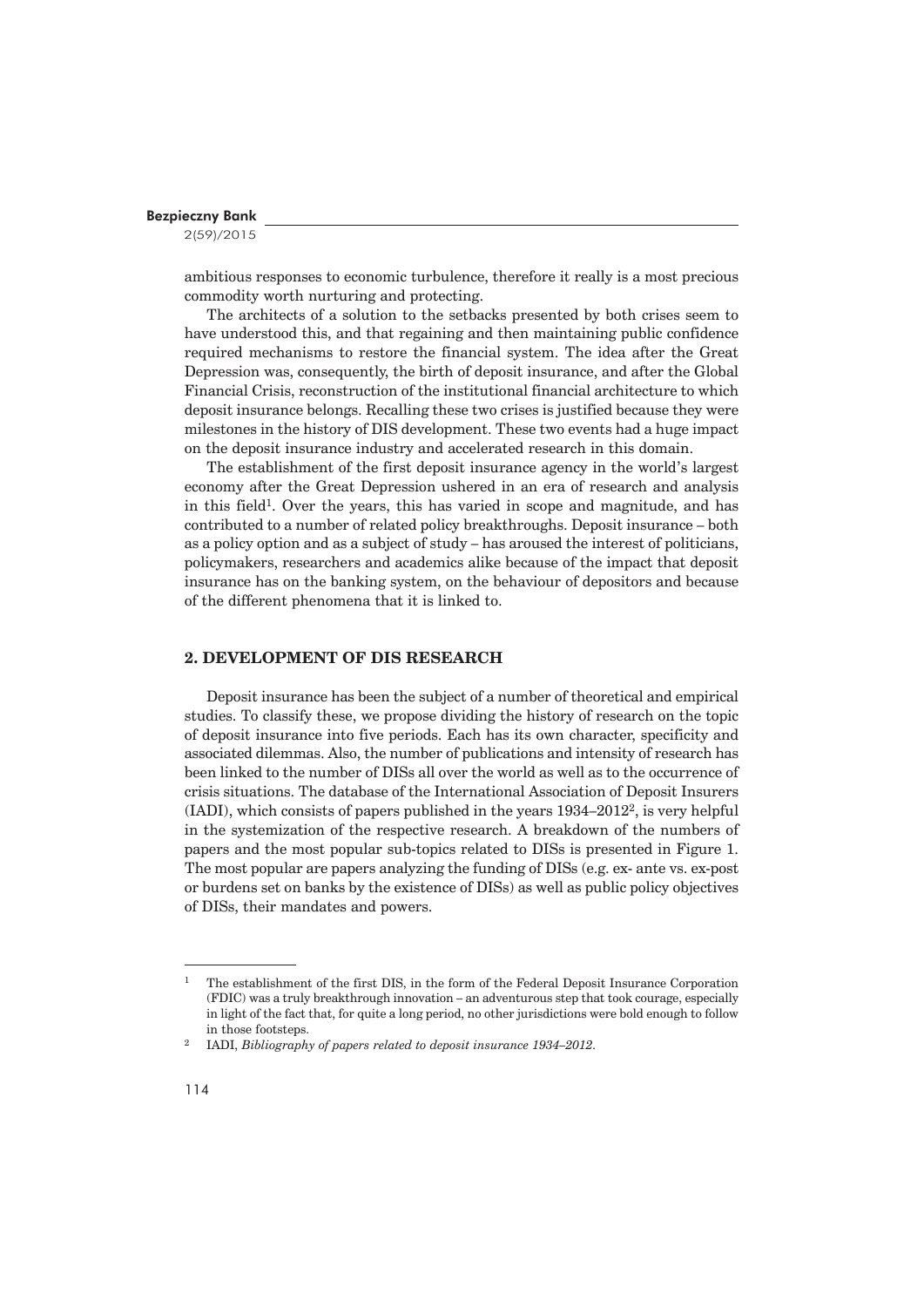



TThe bibliography ends covers the years up to 2012. The same papers may be included in multiple categories.

Source: own materials based on IADI, *Bibliography…, op. cit.*

### **2.1. The first period: 1930–1970**

The first period, from the 1930s to about 1970, was a period in which deposit insurance was predominantly a fringe pursuit for economics researchers. This is not a surprise because at the end of that period only 9 jurisdictions had functioning DISs3. Among the most distinguished publications relating to DISs was a publication that analyzed the rationale for the very existence of deposit insurance written by Taggart and Jennings (1934), supporting the existence of deposit insurance. Other valuable publications from that time were written by Beaver (1966) and Altman (1968), who analysed predictors of company failures, which is very useful in DIS functioning. In general, there are three main policy conclusions resulting from the research of that period: the necessity of state involvement in the operation of DISs, ensuring emergency state funding for DISs and a need for cooperation between the DIS and the supervisor for effective operation.

# **2.2. The second period: 1971–1982**

The period between 1971 and 1982 was a time of growing popularity of DISs, which saw the establishment of DISs in 9 new jurisdictions worldwide. The decade starting in 1971 was the time when research moved beyond the baseline question of "to be or not to be", because in this period academics broadened the scope of their research and discovered new questions awaiting answers. Researchers in the 1970s, for example Sharpe (1977) or Buser at al. (1981), examined the

<sup>&</sup>lt;sup>3</sup> The numbers relate to jurisdictions with at least one DISs and are counted based on the compiled studies of IADI, *Annual Survey*, 2014 and Demirgüç-Kunt (2014).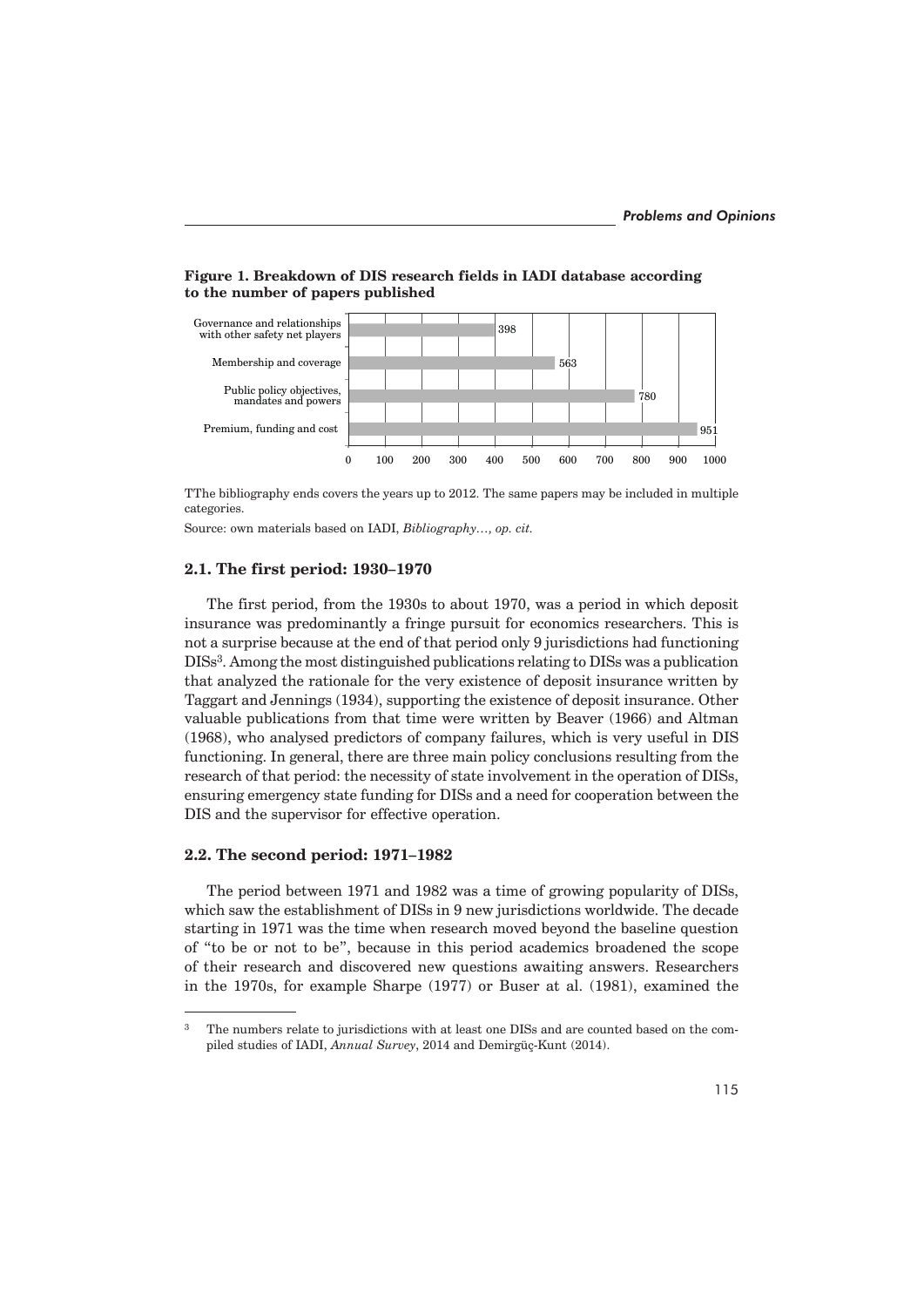2(59)/2015

optimal relationship of bank capital adequacy to the level of deposit protection and its impact on regulatory policies. Other academics, for example Kreps and Wacht (1971), searched for ways of protecting deposits that would constitute an alternative to a DIS. Still others, such as Bryant (1980), looked at the challenges of adequate DIS funding, admitting that even a well-funded DIS is not always able to protect the financial system from a bank run.

To briefly sum up the policy conclusions from that period, the consensus was that DISs should maintain only the minimum mandate and stay in a narrow paybox model. Another was that deposit protection depends not only on the strength of a DIS but also on the regulatory and economic environment in which banks operate – which was the idea promoted by Horvitz (1975). Yet another of the policy conclusions was that participation in a DIS should be mandatory for banks, while the protection given to depositors should be sufficiently low to counteract moral hazard.

#### **2.3. The third period: 1982–1993**

The period 1983–1993 was a time of rising popularity of DISs all over the world, which bore fruit in the establishment of DISs in 22 new jurisdictions. The centre of gravity during this period shifted to concentrate research efforts on the side effects of the operation of deposit insurance. The most important and often quoted authors tested issues like moral hazard, information asymmetry and the excessive risk taking by banks, which was the domain of such distinguished authors as Pennacchi (1984), Thomson (1986) or Wheelock (1993). But the perspective of moral hazard as a research issue requires a more detailed explanation. As a problem it was known since the establishment of the FDIC in 1934, but the significance of this problem increased with the rapid spread of deposit insurance. This was also a time of extensive analyses of the costs and benefits of providing deposit insurance to a jurisdiction, carried out by Diamond and Dyvbig (1983). Academics examined the role of DISs in contagious bank runs, optimal coverage or protection, and tested principal-agent conflicts – done by Furlong (1984) or Kane (1989). The authors also pointed out that many DISs had defective systems of information collection, client monitoring, and risk management.

The policy conclusions from that period can therefore be summed up as a call for reforms in DISs, suggested by the research results. There was a general consensus among researchers that deposit insurance only benefits the banking system when it is properly designed and there are tools in place to mitigate moral hazard. It is also worth noting that at that time the FDIC was granted resolution powers (with the least cost solution instead of open bank assistance), making it the world's first modern resolution authority, which shows how ahead of its time this institution was<sup>4</sup>.

<sup>4</sup> Thanks to the reforms introduced by *Financial Institution Reform, Recovery and Enforcement Act* (FIRREA) in 1989 and *Federal Deposit Insurance Corporation Improvement Act* (FDICIA) in 1991.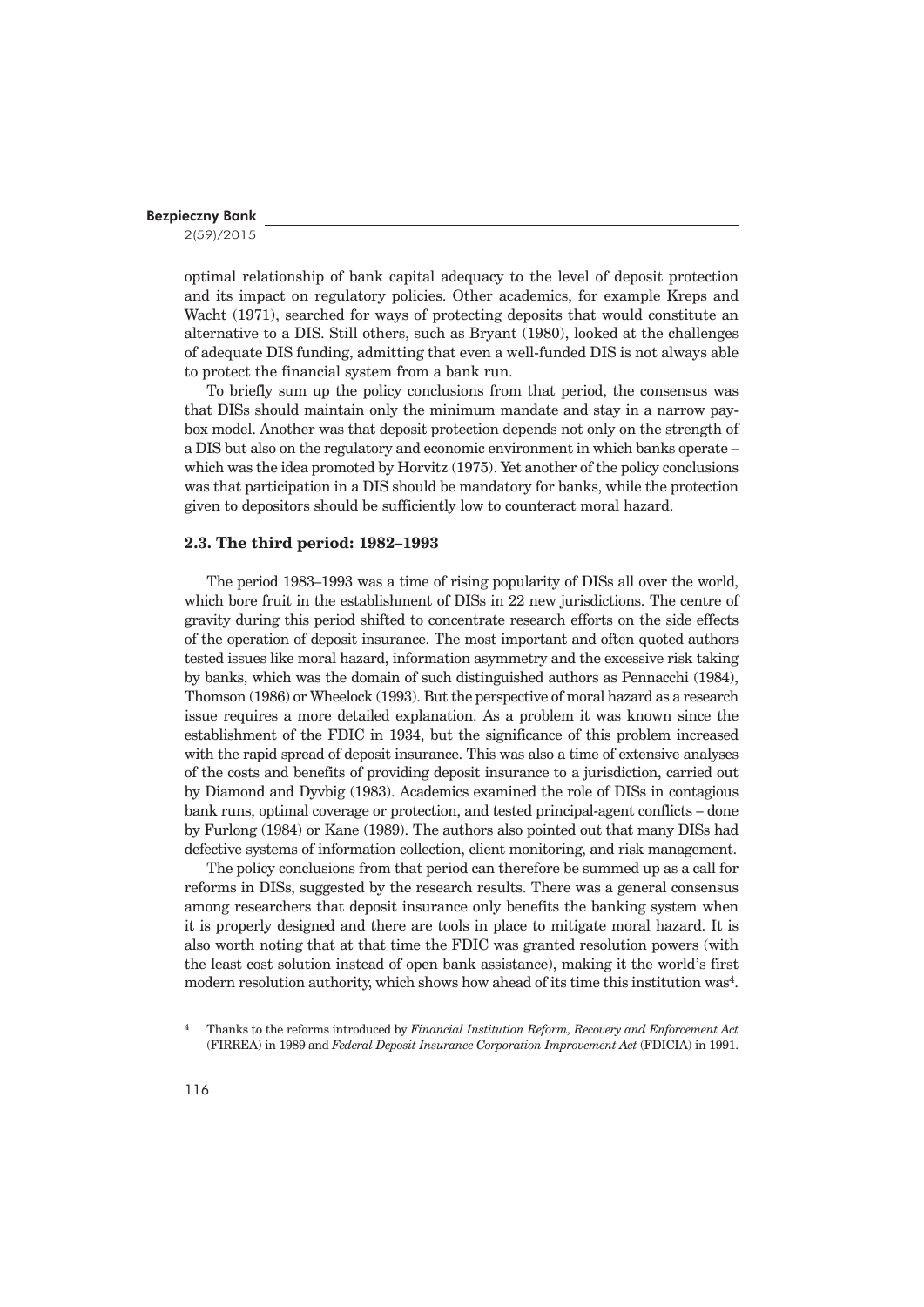#### **2.4. The fourth period: 1994–2007**

The fourth period lasted from 1994–2007 and saw a marked upswing in the establishment of deposit insurance agencies. This period was characterized by the formation of new systems, especially in Europe and on emerging markets. At that time DISs were established in 57 jurisdictions. However, a different approach to the institutional framework of the financial safety net brought about different designs of DISs among countries. At that time research was at its most dynamic and introduced new concepts for the mandate of DISs in the world. Some of the most distinguished authors dealing with DIS matters, such as Garcia (1996) and Beck (2001) engaged in discussions about the ex-post versus ex-ante approach to DIS funding, with arguments on both sides. Also, more sophisticated models of deposit insurance pricing and target funds were developed by Blinder and Wescott (2001) or Shibut (2002).

This period delivered various policy implications for DISs. These were the conclusions that it is the role of state authorities to take care of the proper structure of DISs because poorly designed systems can result in negative incentives in the banking sector – which was proved by Demirgüç-Kunt and Detragiache (1999). Researchers also observed that the purpose of the existence of a DIS is two-tier: the protection of small-scale depositors is one, but another is overall contribution to financial stability and crisis management. This gave the impulse for DISs to become part of the financial safety net, which was an idea developed by Goodhart (2004, 2006). One of the thoughts that seemed rather ahead of its time was the conclusion by Garcia (1999) that there are valuable synergies when the DIS acts as a receiver and can decide on the method of bank liquidation when it goes to a payout.

#### **2.5. The fifth period: post 2008**

Analysis of the previous four periods led to the general statement that for quite a long time both academics and policymakers had attached a lot of attention to analysing the impact of deposit insurance on bank risk taking and moral hazard, and how to set the premiums paid by banks. The same applied to the topic of funding, coverage level and optimal design. These problems were thoroughly investigated and led to the *status quo* prevalent in economics until 2007, but the necessary reforms were hindered by the prosperity of those times and the lack of need for extensive use of DISs in the past.

Therefore a completely new, fifth period was triggered in 2008 by the Global Financial Crisis and this is not yet concluded. It has brought a new reality to the institutional framework in which DISs participate. So far in this short period 22 jurisdictions (unconvinced before) have established a DIS. This period is characterised by discussion about the redefinition of the role of the DIS in the new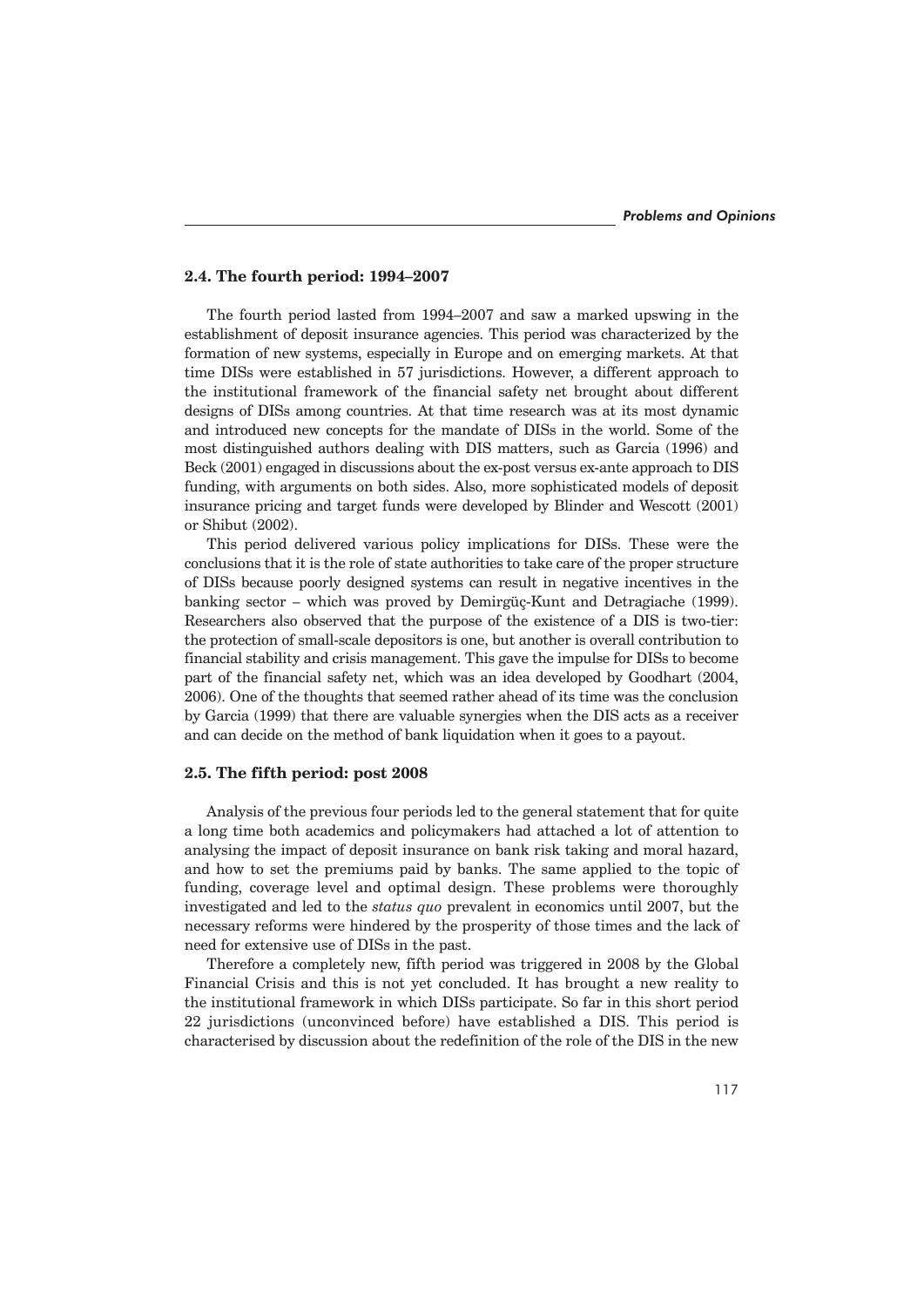2(59)/2015

financial architecture. Researchers have admitted that the crisis underscored the fact that the systems have been designed in a pro-cyclical way – this was stressed by Laeven and Valencia (2008).

The main policy implications from this period are yet to emerge but for now the conclusion appears to be that the pre-crisis form of DIS functioning must be changed and a new shape must be formulated in order to meet the new challenges

– as postulated by Gros or Schonmaker (2013). The ex-ante variant of funding is the target form of funding, because only well-capitalized DISs are able to operate effectively in a crisis situation, as pointed out by Tomasic (2011). Moreover, DISs can play a key role in the process of crisis management and there should be a place for these institutions in the new financial architecture – as indicated by Tarr (2010). In this period, most visible is the strong development of the role and powers of DISs around the world, which is exemplified most strongly by North America and Asia. However, the EU has also stipulated the inclusion of crisis management components in deposit insurance systems with new directives. The related challenges ahead are described in the part 4.

# **3. CONTRIBUTION OF INTERNATIONAL ORGANIZATIONS**

Wrapping up this historic overview of DIS research, it is necessary to briefly touch on the major sources of this research. The research on deposit insurance systems in all periods has been conducted not only by academics, but also by international organizations. Most noteworthy in this regard are the studies carried out by the World Bank, the IMF and the OECD. Studies on a significant scale are also being undertaken by the European Commission and the Financial Stability Board. The subject of deposit insurance also shows up in the studies of such recognized research entities as the Center for European Policy Studies or the National Bureau of Economic Research or FDIC's Center for Financial Research. In addition to this, numerous deposit insurance agencies and safety net players themselves are conducting research, particularly research of practical significance. Some noteworthy examples (in addition to the aforementioned FDIC) in this regard are the Canadian Deposit Insurance Corporation, the Korean Deposit Insurance Corporation, the Bank of England and the Central Bank of Holland.

IADI has also relatively recently begun supporting the deposit insurance research agenda by addressing the most current issues facing deposit insurers. The publications of a series of guidance and research papers on the subject of moral hazard mitigation, deposit insurance coverage, reimbursement systems or handling systemic crises can be mentioned<sup>5</sup>. Also, a number of postulates from research,

<sup>5</sup> The full list of papers is available at IADI, *Research and Guidance, Papers*, www.iadi.org/Research.aspx?id=55 (access: 17 June 2015).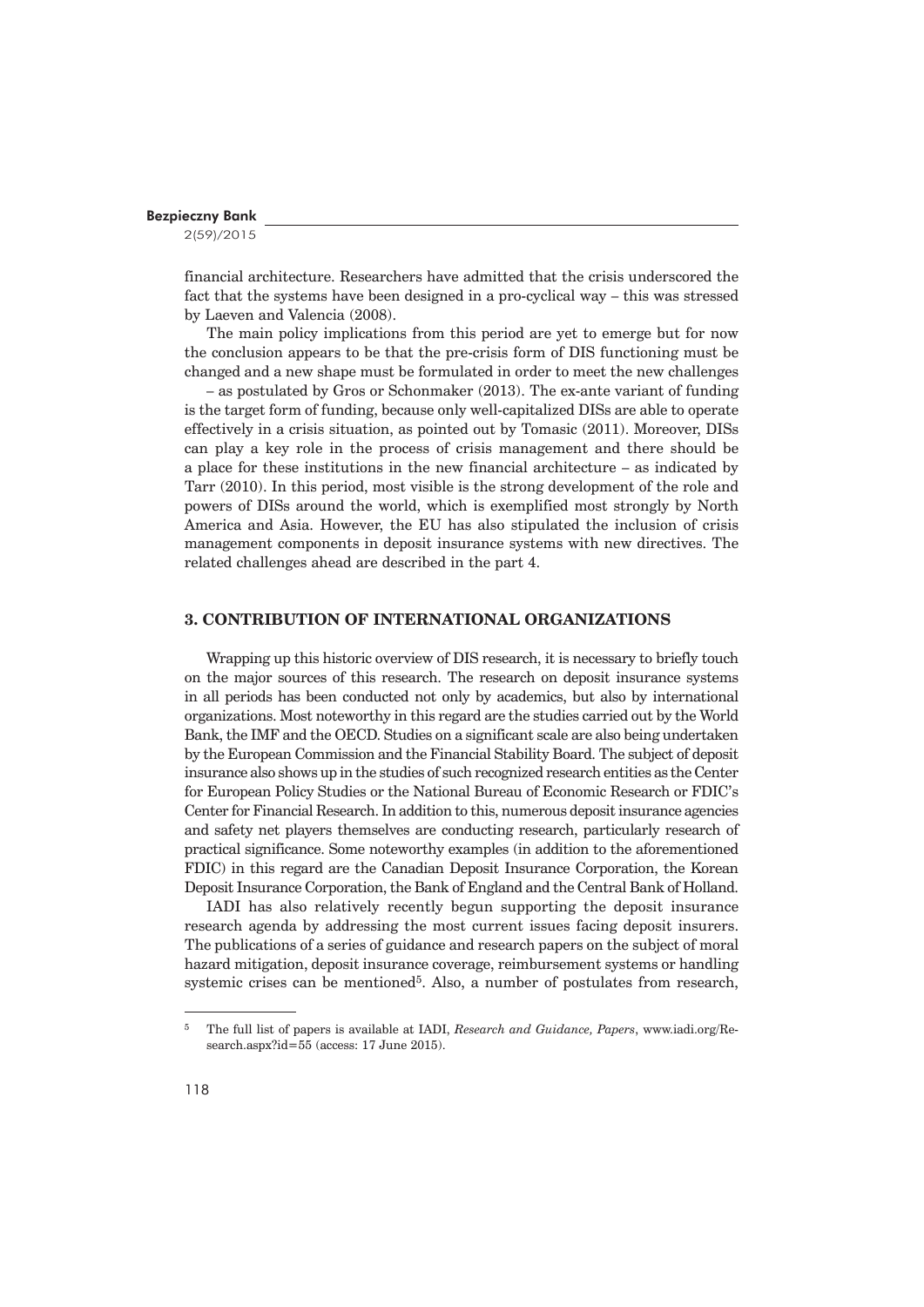relating to the optimal design of DISs, were used in the *Core Principles for Effective Deposit Insurance Systems*, which are now a benchmark for jurisdictions to use in establishing or reforming their DISs<sup>6</sup>.

| Institution                      | Year | Scope of the DIS research |
|----------------------------------|------|---------------------------|
| World Bank <sup>a</sup>          | 2003 | 181 jurisdictions         |
| European Commission <sup>b</sup> | 2011 | 27 EU countries           |
| FSB <sup>c</sup>                 | 2012 | G-20 countries            |
| IADI <sup>d</sup>                | 2012 | 81 jurisdictions          |
| <b>IMF<sup>e</sup></b>           | 2013 | 28 EU countries           |

**Table 1. Breakdown of some DIS related databases in the years 2003–2013**

a World Bank, *Banking Regulation Database*, 2003.

b EC, *JRC Report under Article 12 of Directive 94/19/EC as amended by Directive 2009/14/EC*, JRC, Unit G09, Ispra (Italy), 2011.

c FSB, *Thematic Review on Deposit Insurance Systems. Peer Review Report*, Basel 2012.

d IADI, *Annual Survey*, 2012.

e IMF, *Deposit Insurance*. *Technical Note*, Washington, March 2013.

Source: own materials.

Holistic research done by the institutions mentioned in the table above promotes the systematization of knowledge and enables international comparisons of DISs. These are needed to determine the different roles that the DIS fulfils in national financial safety nets all over the world. Thanks to the aforementioned researchers, it is possible to analyze the new trends in the development of DISs in the world.

## **4. BIBLIOMETRIC ANALYSIS**

It might be informative to draw a brief comparison between the volume of research done on DISs versus other safety net participants. A bibliometric analysis, the contemporary way of measuring the science and impact of research, can be quite informative. And here we refer to the papers relating in topic to "deposit insurance" in the two popular research databases: ScienceDirect and Web of Science. The former features a total of only 114 titles published in scientific journals. Another interesting statistic is that of these 114 titles, only 27 have been published since the beginning of 2008 (24%), arguably the most significant period from the point of view of DIS engagement and evolution. The second database –

<sup>6</sup> IADI, *The Revised Core Principles for Effective Deposit Insurance Systems*, November 2014. World Bank uses Core Principles in the assessment of DIS performance, e.g. World Bank (2013).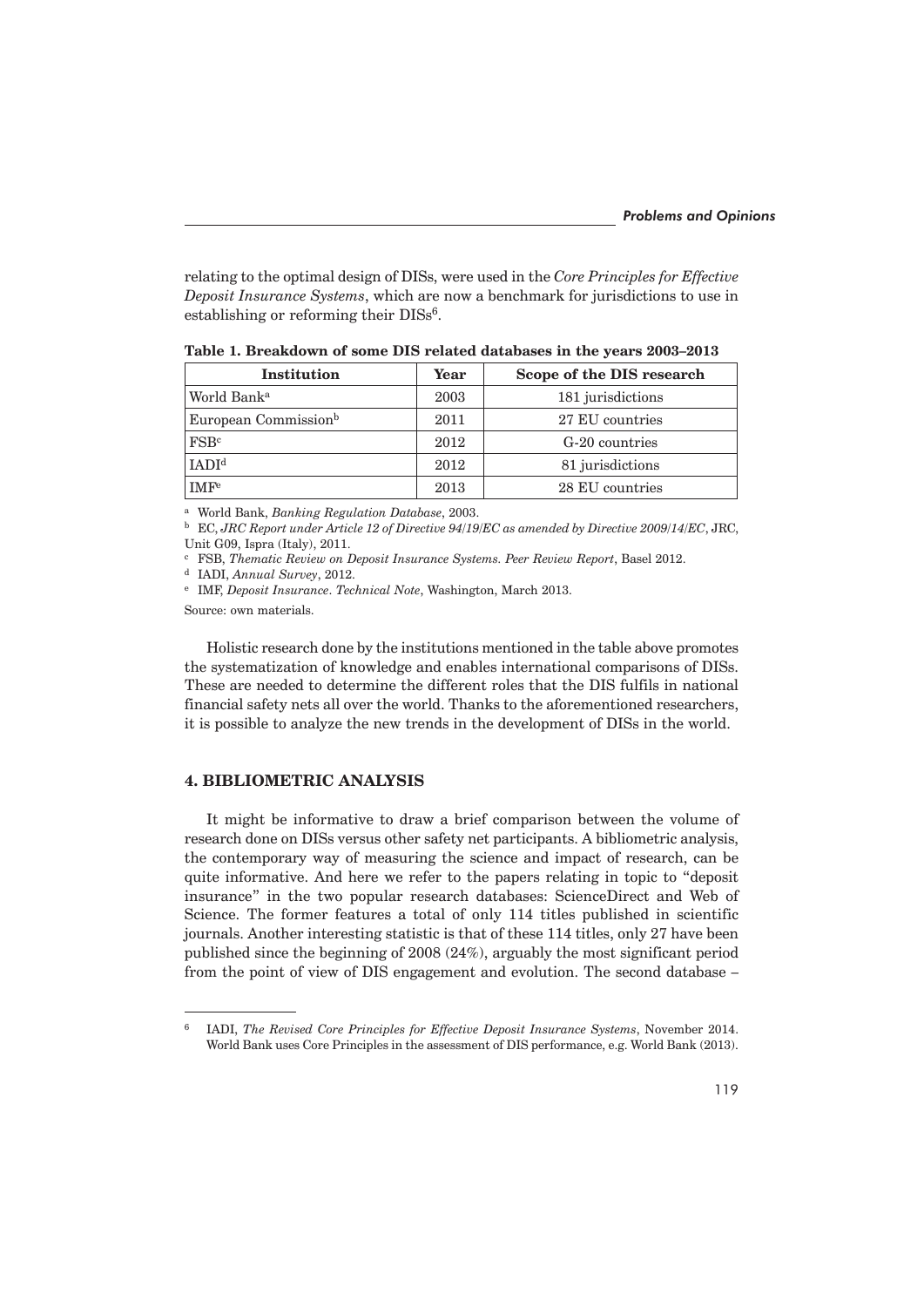2(59)/2015

Web of Science – is kinder to deposit insurance, containing 327 related articles, but also just 81 after 2007 (25%)7.

Of course it needs to be borne in mind that DISs are the safety net participants with the shortest history, but just to give a comparison, papers on the respective functions of other safety net players are vastly more numerous in both databases. For example, titles with "monetary policy" show up in Web of Science 5,070 times, papers related to the topic "financial supervision" amount to 1,725 papers and "macroprudential policy" is the topic of 52 articles. This last one is less than deposit insurance but the genesis of the idea of macroprudential policy is very recent, basically dating from 2009. Such bibliometric comparisons are not rigorously comparative and meaningful, but they do give a perspective and show a gap in the research related to deposit insurance. The deposit insurance system, as a member of the financial safety net, remains largely unacknowledged in many jurisdictions.

**Figure 2. The number of DIS related publications in the IADI database for each period**



<sup>\*</sup> The bibliography ends with the year 2012 although the fifth period has not yet concluded. Source: own materials based on IADI, *Bibliography…, op. cit.*

# **5. NEW RESEARCH TOPICS**

Highlighting earlier the large contribution of research to deposit insurance shows progress in research in the area of DISs, which has been impressive on the whole. Many questions remain unanswered, however. The dynamics of the crisis have made room for research to fill, and it is reasonable to increase activity

<sup>7</sup> The searches were done on 18 June 2015.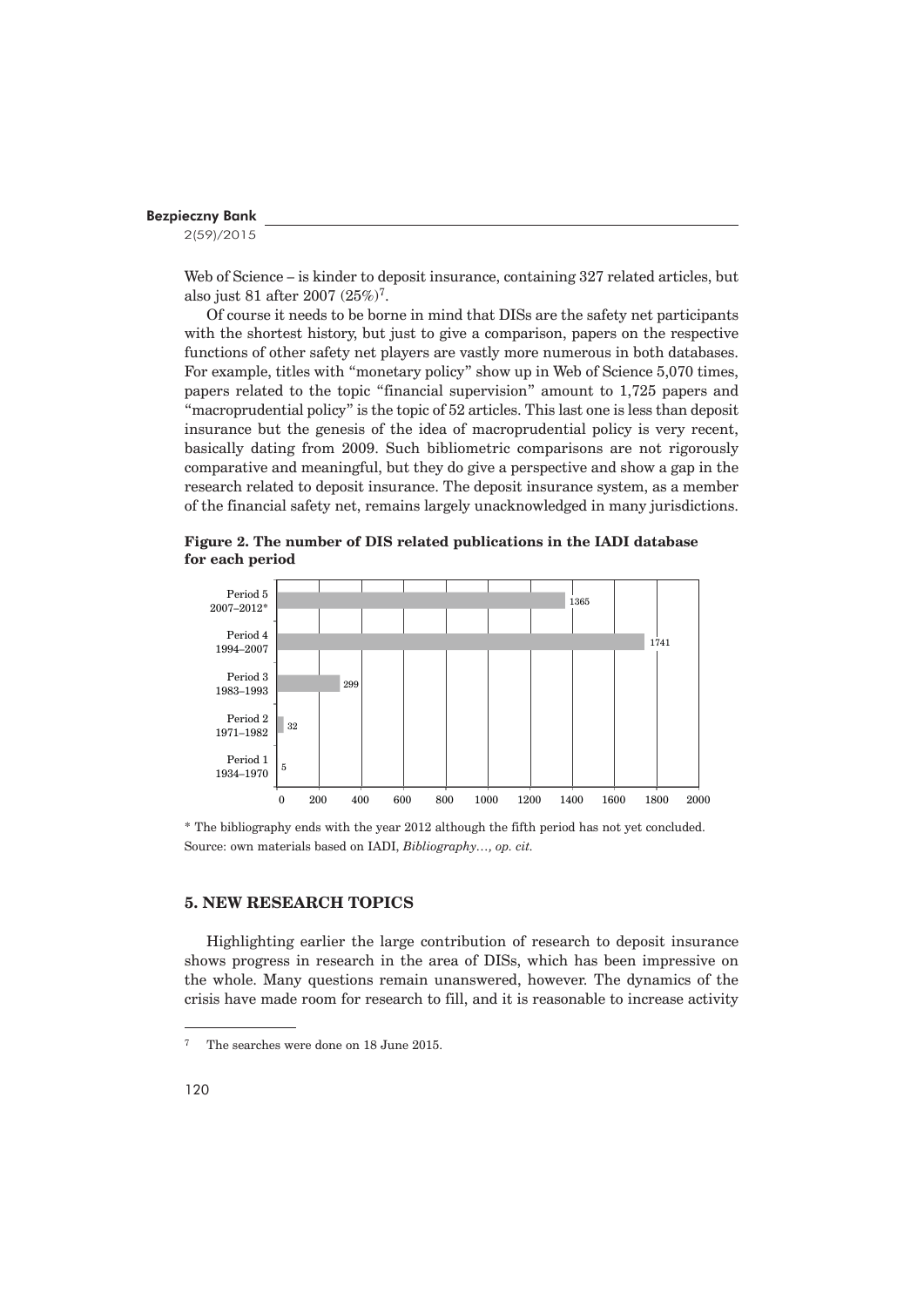in this area. The post-crisis reality is diametrically different from the pre-2007 state of affairs. The scale of the recent financial crisis and the failure of numerous financial institutions means that deposit insurance agencies have faced the biggest challenge since their inception and this should be more comprehensively reflected in the research. Science has not yet managed to provide a convincing response to some of the most important issues currently facing deposit insurance. This is by no means a failure on the part of scientists, it is simply the natural order of things. The environment – and the structures and systems that are part of it – change and evolve, providing space and opportunities for researchers to explore.

More room for scientific inquiry is also supplied by the fact that DIS has a specific policy area. Because of its nature it has never truly settled into its own in the mainstream of economics theory. It is different from the other members of the financial safety net, yet it is beyond doubt that DISs are part of that safety net and the crisis management process. This specific area needs its respective research coverage, similar to how the other safety net participants are supported by extensive research.

There are now new opportunities to explore the course of the evolution of DISs because this role is currently laid out along multiple tracks. The variety of concepts being formulated for the development of deposit insurance system functionality demands scientific inquiry and verification.

To enumerate only one such opportunity, a less extensively tested research field is the relationship between the pay-box fund and the resolution fund in crisis management. It seems advisable to consider the issue of the desired target level of funding in the context of a diversity of mandates – particularly with respect to the relationship between a resolution authority mandate and a pay-box function, and determination whether they are substitutive or complimentary? The relationship between deposit insurance funds and resolution financial arrangements is closely linked to the bilateral relationship between reimbursement of covered deposits in insolvency and resolution proceedings.

This is connected with microeconomics and the issue of substitutability and complementarity of function with respect to a resolution versus pay-box mandate. In terms of functions, both these measures are mutually substitutable. This is because the transfer of covered deposits to a sound acquirer in a P&A or a bridge bank ensures that depositors have uninterrupted access to their savings, without triggering a reimbursement. The same result can be achieved through a bail-in, when a failing or likely to fail entity is recapitalized by its creditors.

However, in terms of their objective scope, reimbursement and resolution should be perceived as complimentary mechanisms. One of the preconditions for resolution is that such an action should be taken in the public interest and in some cases this condition may remain unsatisfied. What is more, it cannot be ruled out that some covered deposits may remain in a residual entity after resolution tools are exercised, although as a rule such a situation should not take place.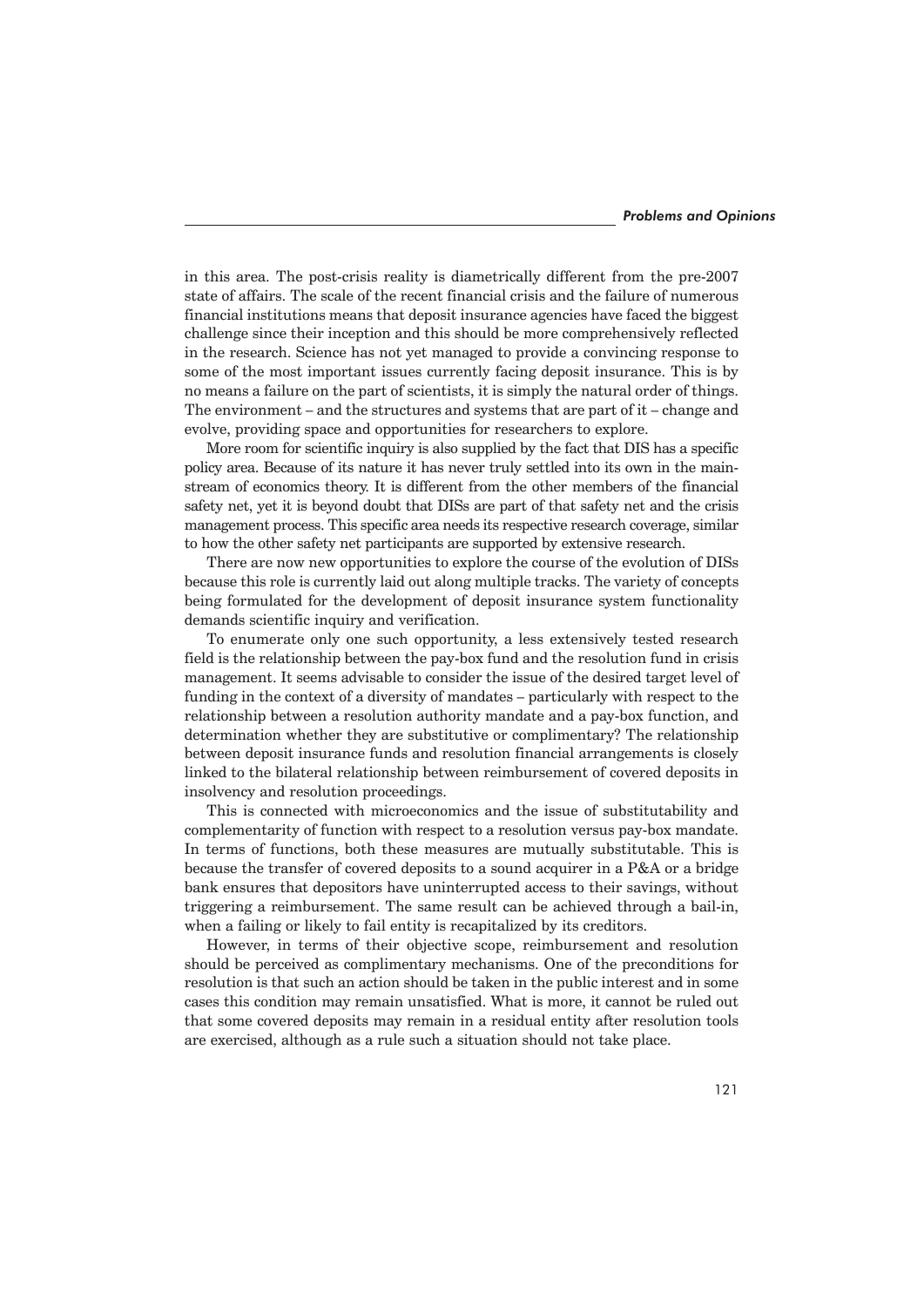2(59)/2015

The challenge of defining the relationship between reimbursement and resolution was faced by European Union bodies during drafting of the Bank Recovery and Resolution Directive. The approach adopted, which assumes the obligatory participation of DIS funds in financing resolution proceedings up to the net cost of reimbursement of covered deposits, mirrors the mutual substitutability of these two processes. At the same time, separation between DIS funds and resolution financing arrangements indicates that both functions are to exist in parallel in a crisis management framework because of the complementarity mentioned above.

It should also be emphasized that EU regulations envisage some additional limitations for the use of DIS funds in resolution – up to 50% of the target level – and it seems that this provision, providing additional safeguards for deposit insurers, indicates that the EU legislator has acknowledged the crucial significance of their function as a last resort measure where the resolution strategy fails8. The elaborated issue is only one of the dilemmas, so there really does appear to be room to undertake new topics of research.

# **6. CONCLUSION**

Deposit insurance research started with the establishment of the first deposit insurance agency – FDIC in 1934. Academia, the policy and decision makers and international organizations have engaged in many research topics related to DISs over the years. The main areas of interest have been deficiencies in DIS functioning, optimal design or the proper way of DIS funding. However in comparison to other safety net players, DIS seems to be the least tested. Nowadays, all over the world financial systems are being redefined and the role of the DIS is changing in the post-crisis environment. The crisis responses adopted by decision-makers have given rise to a need to systematize policy actions and carry out a comprehensive assessment of their effectiveness. Policymakers supported by many institutions are developing new ideas that have practical carry-over into the real economy. In this context the new DIS role (post 2007) needs to be adequately supported by research, so that whatever solutions are being proposed have the support of the rigour of scientific inquiry. DISs should be supported by science and research especially in such new post crisis fields as resolution or crisis management.

<sup>8</sup> Article 109 of the Directive 2014/59/EU of the European Parliament and of the Council of 15 May 2014 establishing a framework for the recovery and resolution of credit institutions and investment firms, Official Journal of the European Union L 173/190.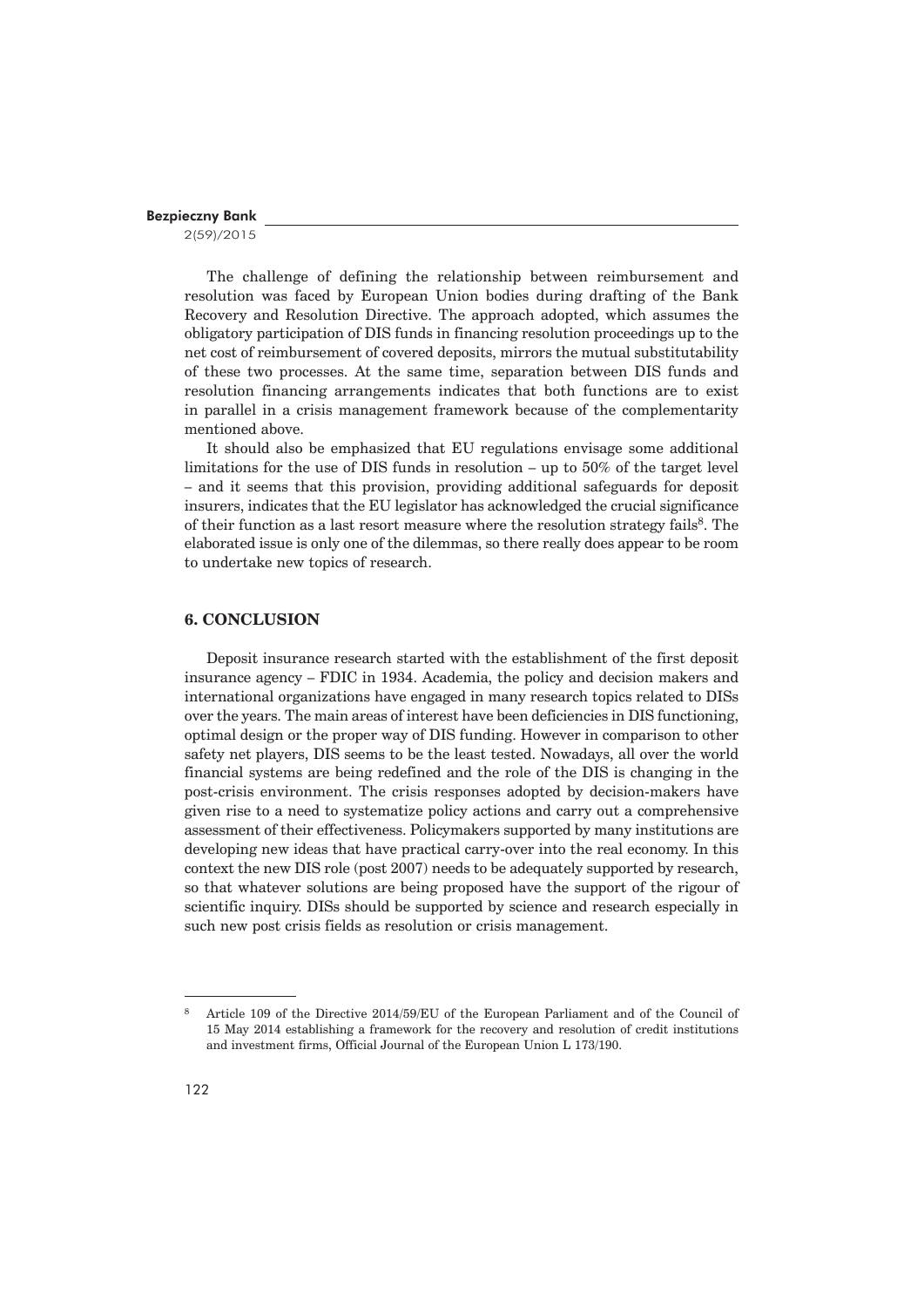### **Abstract**

The article aims to present the history of research relating to deposit insurance. It identifies the main fields of interest in selected periods of study, presents the policy conclusions and indicates papers written by the most popular authors handling these topics. Deposit insurers seem to be the least scientifically examined financial safety net participants. The post-crisis regulatory reforms in financial markets all over the world require a redefinition of the role of deposit insurance. The authors sum up the research in the field of deposit insurance performed so far and indicate the new research challenges and rationale for undertaking them.

**Key words:** deposit insurance research, engagement of deposit insurance in resolution

#### **References**

- Altma E.I. (1968): Financial Ratios, Discrimination Analysis and the Prediction of Corporate Bankruptcy, *Journal of Finance*, Vol. 23, No. 4, September, pp. 589–609.
- Beaver, W.H. (1966): Financial Ratios as Predictors of Failure, *Journal of Accounting Research*, Vol. 4, pp. 71–111.
- Beck, T. (2001): *Deposit insurance as private club Is Germany a model?*, World Bank, Policy Research Working Paper Series 2559.
- Blinder, A.S., Wescott, R.F. (2001): *Reform of Deposit Insurance a Report to the FDIC*, FDIC.
- Bryant, J. (1980): A model of reserves, bank runs, and deposit insurance, *Journal of Banking & Finance*, Vol. 4, Issue 4.
- Buser, S., Chen, A.H., Kane, E.J. (1981): Federal Deposit Insurance, Regulatory Policy, and Optimal Bank Capital, *Journal of Finance*, Vol. 36, pp. 51–60.
- Demirgüç-Kunt, A., Detragiache, E. (1999): *Does Deposit Insurance Increase Banking System Stability? An Empirical Investigation*, World Bank Policy Research Working Paper No. 2247, November.
- Demirgüç-Kunt, A., Kane, E., Laeven, L. (2014): *Deposit Insurance Database*, IMF Working Paper, July.
- Diamond, D.W., Dybvig, P.H. (1983): Bank Runs, Deposit Insurance, and Liquidity, *Journal of Political Economy*, Vol. 91, Issue 3, June, pp. 401–419.
- EC (2011): *JRC Report under Article 12 of Directive 94/19/EC as amended by Directive 2009/14/EC*, JRC, Unit G09, Ispra (Italy).

FSB (2012: *Thematic Review on Deposit Insurance Systems. Peer Review Report*, Basel. Furlong, F.T. (1984): A view on deposit insurance coverage, *Economic Review*, pp. 31–38.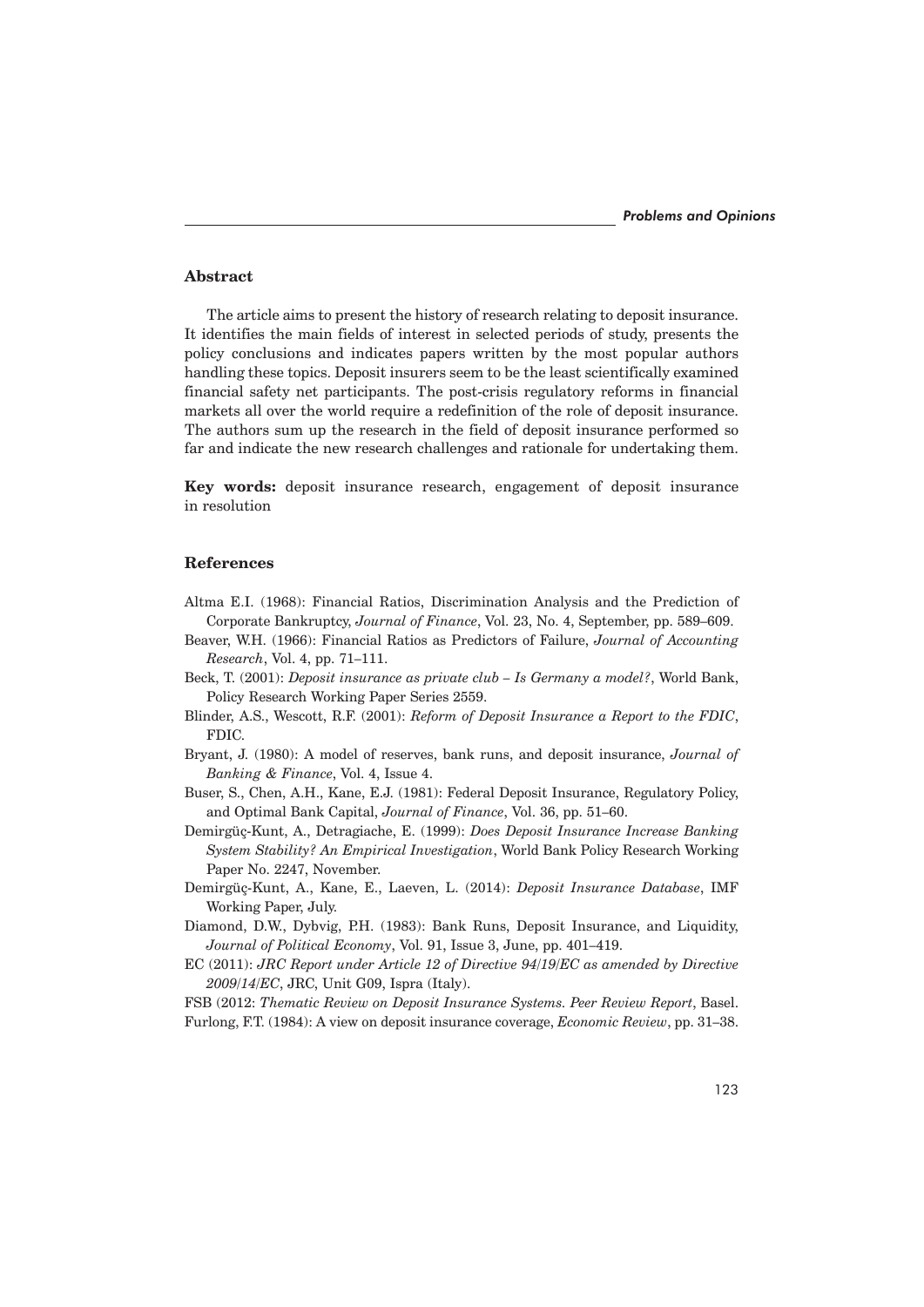2(59)/2015

- Garcia, G.G. (1999): *Deposit Insurance: A Survey of Actual and Best Practices*, IMF, WP/99/54, April.
- Garcia, G.G. (1996): *Deposit Insurance: Obtaining the Benefits and Avoiding the Pitfalls*, IMF Working Papers 96/83.
- Goodhart, C.A.E. (2006): Schoenmaker, *Burden sharing in a banking crisis in Europe*, PENNING – OCHVALUTA POLITIK 2/2006.
- Goodhart, C.A.E. (2004): *Some New Directions for Financial Stability?*, Per Jacobsson Lecture, LSE, pp. 34–57.
- Gros, D. (2013): Schoenmaker D., *European Deposit Insurance and Resolution in the Banking Union*, Journal of Common Market Studies, Vol 52, No 3, December, pp. 529–546.
- Horvitz, P.M. (1975): *Failures of Large Banks: Implications for Banking Supervision and Deposit Insurance*, Journal of Financial and Quantitative Analysis, Vol. 10, Issue 4, pp. 589–601.
- IADI (2012) *Annual Survey*.
- IADI (2014) *Annual Survey*.
- IADI, *Bibliography of papers related to deposit insurance 1934–2012.*
- IADI, *Research and Guidance, Papers*, www.iadi.org/Research.aspx?id=55, access: 17 June 2015.
- IADI (2014): *The Revised Core Principles for Effective Deposit Insurance Systems*, November.
- IMF (2013): *Deposit Insurance*. *Technical Note*, Washington, March.
- Kane, E.J. (1989): *How Incentive-Incompatible Deposit-Insurance Funds Fail*, NBER Working Papers 2836, February.
- Kreps, C.H., Wacht, R.F. (1971): *A More Constructive Role for Deposit Insurance*, Journal of Finance, Vol. 26, Issue 2, pp. 605–613.
- Laeven, L., Valencia, F. (2008): *The Use of Blanket Guarantees in Banking Crises*, IMF.
- Pennacchi, G. (1984): *Partial Deposit, Bank Runs and Private Deposit Insurance*, Center for Financial, pp. 17–84.
- Sharpe, W.F. (1977): *Bank Capital Adequacy*, Deposit Insurance and Security Values, Part I, NBER Working Papers 0209.
- Shibut, L. (2002): *Should Bank Liability Structure Influence Deposit Insurance Pricing?*, FDIC Working Paper No. 2002-01, January.
- Taggart, J.H., Jennings, L.D. (1934): *The Insurance of Bank Deposits,* Journal of Political Economy, Vol. 42, No. 4, The University of Chicago Press, Chicago, pp. 508–516.
- Tarr, D. (2010): *Why Too Big to Fail is a Myth*, New Economic School, Moscow, July.
- Thomson, J.B. (1986): *Alternative methods for assessing risk-based deposit insurance premiums*, Economic Commentary, September.
- Tomasic R. (2011): *The Emerging EU Framework for Bank Recovery and Resolution*, Corporate Rescue and Insolvency, April, pp. 40–42.